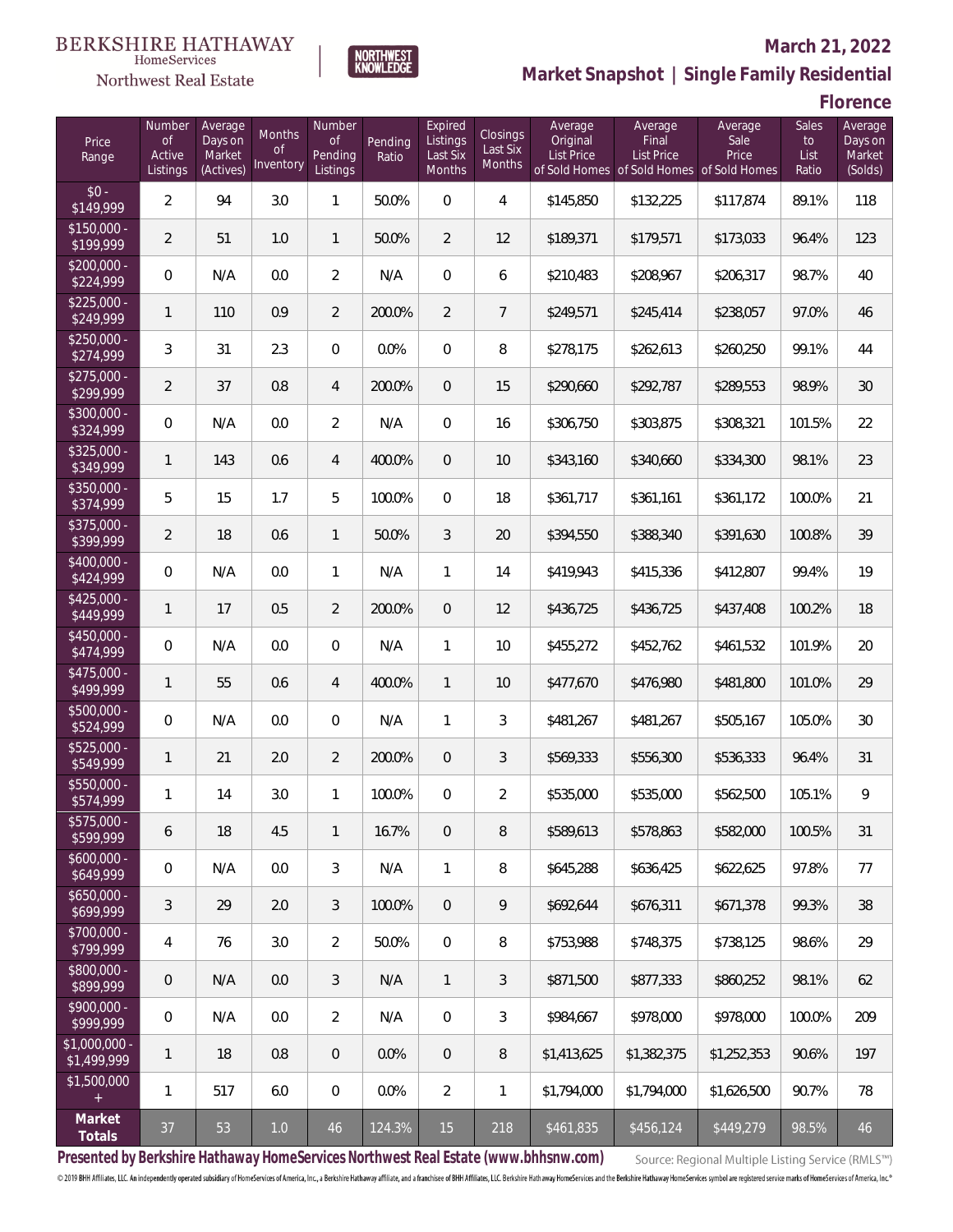# Northwest Real Estate

## **March 21, 2022**

**Market Snapshot | Single Family Residential**

|                              |                                           |                                           |                           |                                            |                  |                                           |                                       |                                          |                                                                                    | <b>Florence Coast Village</b> |                              |                                         |
|------------------------------|-------------------------------------------|-------------------------------------------|---------------------------|--------------------------------------------|------------------|-------------------------------------------|---------------------------------------|------------------------------------------|------------------------------------------------------------------------------------|-------------------------------|------------------------------|-----------------------------------------|
| Price<br>Range               | Number<br><b>of</b><br>Active<br>Listings | Average<br>Days on<br>Market<br>(Actives) | Months<br>0f<br>Inventory | Number<br><b>of</b><br>Pending<br>Listings | Pending<br>Ratio | Expired<br>Listings<br>Last Six<br>Months | Closings<br>Last Six<br><b>Months</b> | Average<br>Original<br><b>List Price</b> | Average<br>Final<br><b>List Price</b><br>of Sold Homes of Sold Homes of Sold Homes | Average<br>Sale<br>Price      | Sales<br>to<br>List<br>Ratio | Average<br>Days on<br>Market<br>(Solds) |
| $$0 -$<br>\$99,999           | 0                                         | N/A                                       | 0.0                       | $\overline{0}$                             | N/A              | $\overline{0}$                            | $\mathbf{1}$                          | \$98,500                                 | \$94,000                                                                           | \$92,000                      | 97.9%                        | 131                                     |
| $$100,000 -$<br>\$124,999    | $\mathbf 0$                               | N/A                                       | N/A                       | $\overline{0}$                             | N/A              | $\mathbf{0}$                              | $\mathbf 0$                           | N/A                                      | N/A                                                                                | N/A                           | N/A                          | N/A                                     |
| $$125,000 -$<br>\$149,999    | $\overline{2}$                            | 94                                        | 12.0                      | 0                                          | 0.0%             | $\mathbf{0}$                              | 1                                     | \$165,000                                | \$135,000                                                                          | \$132,500                     | 98.1%                        | 175                                     |
| $$150,000 -$<br>\$174,999    | $\mathbf{1}$                              | 40                                        | 3.0                       | $\overline{0}$                             | 0.0%             | $\mathbf{0}$                              | $\overline{2}$                        | \$162,500                                | \$161,000                                                                          | \$155,500                     | 96.6%                        | 331                                     |
| $$175,000 -$<br>\$199,999    | 0                                         | N/A                                       | 0.0                       | $\overline{0}$                             | N/A              | 1                                         | 1                                     | \$175,000                                | \$175,000                                                                          | \$175,000                     | 100.0%                       | 3                                       |
| $$200,000 -$<br>\$224,999    | $\mathbf 0$                               | N/A                                       | 0.0                       | $\mathbf 0$                                | N/A              | $\overline{0}$                            | 1                                     | \$210,000                                | \$210,000                                                                          | \$215,000                     | 102.4%                       | 29                                      |
| $$225,000 -$<br>\$249,999    | 1                                         | 110                                       | N/A                       | $\overline{0}$                             | 0.0%             | $\overline{0}$                            | $\boldsymbol{0}$                      | N/A                                      | N/A                                                                                | N/A                           | N/A                          | N/A                                     |
| $$250,000 -$<br>\$274,999    | $\mathbf 0$                               | N/A                                       | N/A                       | $\overline{0}$                             | N/A              | $\mathbf{0}$                              | $\overline{0}$                        | N/A                                      | N/A                                                                                | N/A                           | N/A                          | N/A                                     |
| $$275,000 -$<br>\$299,999    | 0                                         | N/A                                       | 0.0                       | $\mathbf{1}$                               | N/A              | $\overline{0}$                            | 1                                     | \$245,000                                | \$299,000                                                                          | \$299,000                     | 100.0%                       | 56                                      |
| \$300,000 -<br>\$324,999     | $\mathbf 0$                               | N/A                                       | N/A                       | $\overline{0}$                             | N/A              | $\overline{0}$                            | $\overline{0}$                        | N/A                                      | N/A                                                                                | N/A                           | N/A                          | N/A                                     |
| \$325,000 -<br>\$349,999     | 0                                         | N/A                                       | N/A                       | $\overline{0}$                             | N/A              | $\overline{0}$                            | $\boldsymbol{0}$                      | N/A                                      | N/A                                                                                | N/A                           | N/A                          | N/A                                     |
| \$350,000 -<br>\$374,999     | $\mathbf 0$                               | N/A                                       | N/A                       | $\overline{0}$                             | N/A              | 0                                         | $\overline{0}$                        | N/A                                      | N/A                                                                                | N/A                           | N/A                          | N/A                                     |
| \$375,000 -<br>\$399,999     | 0                                         | N/A                                       | N/A                       | $\overline{0}$                             | N/A              | $\overline{0}$                            | $\boldsymbol{0}$                      | N/A                                      | N/A                                                                                | N/A                           | N/A                          | N/A                                     |
| \$400,000 -<br>\$424,999     | $\mathbf 0$                               | N/A                                       | N/A                       | $\overline{0}$                             | N/A              | 0                                         | $\overline{0}$                        | N/A                                      | N/A                                                                                | N/A                           | N/A                          | N/A                                     |
| $$425,000 -$<br>\$449,999    | 0                                         | N/A                                       | N/A                       | $\overline{0}$                             | N/A              | $\overline{0}$                            | $\boldsymbol{0}$                      | N/A                                      | N/A                                                                                | N/A                           | N/A                          | N/A                                     |
| $$450,000 -$<br>\$474,999    | $\mathbf 0$                               | N/A                                       | N/A                       | $\mathbf 0$                                | N/A              | 0                                         | $\overline{0}$                        | N/A                                      | N/A                                                                                | N/A                           | N/A                          | N/A                                     |
| \$475,000 -<br>\$499,999     | 0                                         | N/A                                       | N/A                       | 0                                          | N/A              | 0                                         | $\mathbf 0$                           | N/A                                      | N/A                                                                                | N/A                           | N/A                          | N/A                                     |
| $$500,000 -$<br>\$549,999    | 0                                         | N/A                                       | N/A                       | $\overline{0}$                             | N/A              | $\overline{0}$                            | $\overline{0}$                        | N/A                                      | N/A                                                                                | N/A                           | N/A                          | N/A                                     |
| $$550,000 -$<br>\$599,999    | $\boldsymbol{0}$                          | N/A                                       | N/A                       | 0                                          | N/A              | $\mathbf 0$                               | $\boldsymbol{0}$                      | N/A                                      | N/A                                                                                | N/A                           | N/A                          | N/A                                     |
| $$600,000 -$<br>\$699,999    | 0                                         | N/A                                       | N/A                       | $\overline{0}$                             | N/A              | $\overline{0}$                            | $\overline{0}$                        | N/A                                      | N/A                                                                                | N/A                           | N/A                          | N/A                                     |
| $$700,000 -$<br>\$799,999    | 0                                         | N/A                                       | N/A                       | 0                                          | N/A              | $\overline{0}$                            | 0                                     | N/A                                      | N/A                                                                                | N/A                           | N/A                          | N/A                                     |
| $$800,000 -$<br>\$899,999    | 0                                         | N/A                                       | N/A                       | $\overline{0}$                             | N/A              | $\overline{0}$                            | $\mathbf 0$                           | N/A                                      | N/A                                                                                | N/A                           | N/A                          | N/A                                     |
| \$900,000 -<br>\$999,999     | 0                                         | N/A                                       | N/A                       | 0                                          | N/A              | $\overline{0}$                            | 0                                     | N/A                                      | N/A                                                                                | N/A                           | N/A                          | N/A                                     |
| \$1,000,000 -<br>\$1,499,999 | 0                                         | N/A                                       | N/A                       | 0                                          | N/A              | $\overline{0}$                            | $\mathbf 0$                           | N/A                                      | N/A                                                                                | N/A                           | N/A                          | N/A                                     |
| \$1,500,000<br>$+$           | 0                                         | N/A                                       | N/A                       | $\boldsymbol{0}$                           | N/A              | $\overline{0}$                            | 0                                     | N/A                                      | N/A                                                                                | N/A                           | N/A                          | N/A                                     |
| Market<br>Totals             | $\overline{4}$                            | 84                                        | 3.4                       | $\mathbf{1}$                               | 25.0%            | $\mathbf{1}$                              | $\overline{7}$                        | \$174,071                                | \$176,429                                                                          | \$174,929                     | 99.1%                        | 151                                     |

NORTHWEST<br>KNOWLFDGF

**Presented by Berkshire Hathaway HomeServices Northwest Real Estate (www.bhhsnw.com)**

Source: Regional Multiple Listing Service (RMLS™)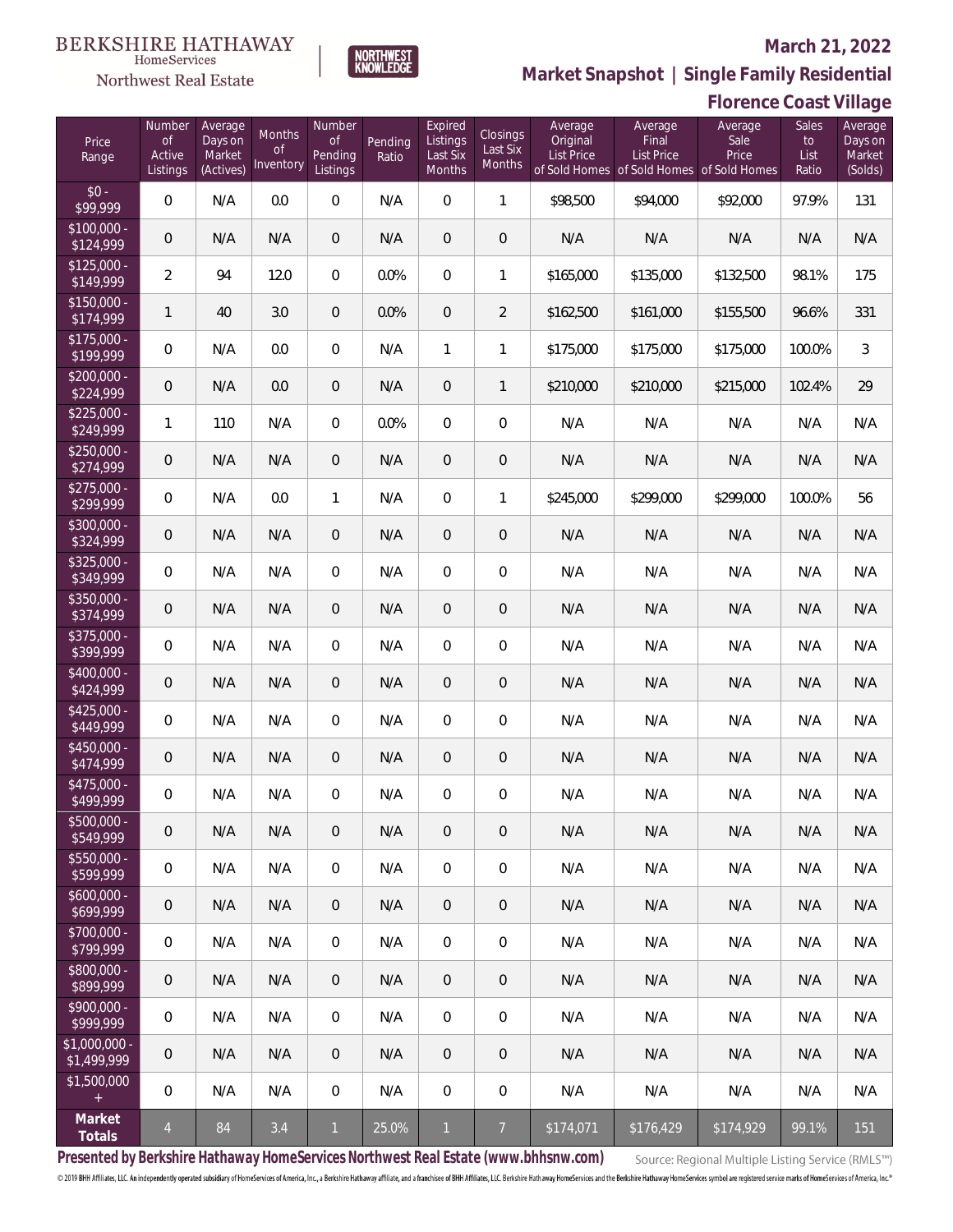# Northwest Real Estate

## **March 21, 2022**

**Market Snapshot | Single Family Residential**

# **Florence Green Trees**

| Price<br>Range               | Number<br><b>of</b><br>Active<br>Listings | Average<br>Days on<br>Market<br>(Actives) | <b>Months</b><br><b>of</b><br>Inventory | Number<br><b>of</b><br>Pending<br>Listings | Pending<br>Ratio | Expired<br>Listings<br>Last Six<br>Months | Closings<br>Last Six<br>Months | Average<br>Original<br><b>List Price</b> | Average<br>Final<br><b>List Price</b><br>of Sold Homes of Sold Homes of Sold Homes | Average<br>Sale<br>Price | <b>Sales</b><br>to<br>List<br>Ratio | Average<br>Days on<br>Market<br>(Solds) |
|------------------------------|-------------------------------------------|-------------------------------------------|-----------------------------------------|--------------------------------------------|------------------|-------------------------------------------|--------------------------------|------------------------------------------|------------------------------------------------------------------------------------|--------------------------|-------------------------------------|-----------------------------------------|
| $$0 -$<br>\$149,999          | $\Omega$                                  | N/A                                       | 0.0                                     | $\Omega$                                   | N/A              | $\Omega$                                  | $\mathbf{1}$                   | \$164,900                                | \$149,900                                                                          | \$126,995                | 84.7%                               | 92                                      |
| $$150,000 -$<br>\$199,999    | $\mathbf{1}$                              | 61                                        | 6.0                                     | $\overline{0}$                             | 0.0%             | $\overline{0}$                            | $\mathbf{1}$                   | \$179,000                                | \$189,500                                                                          | \$175,000                | 92.3%                               | 340                                     |
| $$200,000 -$<br>\$224,999    | $\overline{0}$                            | N/A                                       | 0.0                                     | $\mathbf{1}$                               | N/A              | $\overline{0}$                            | 1                              | \$209,000                                | \$209,000                                                                          | \$200,000                | 95.7%                               | 6                                       |
| $$225,000 -$<br>\$249,999    | $\mathbf 0$                               | N/A                                       | 0.0                                     | $\overline{0}$                             | N/A              | $\mathbf{1}$                              | $\overline{2}$                 | \$264,500                                | \$254,950                                                                          | \$244,950                | 96.1%                               | 27                                      |
| $$250,000 -$<br>\$274,999    | $\overline{0}$                            | N/A                                       | 0.0                                     | $\overline{0}$                             | N/A              | $\overline{0}$                            | $\mathbf{1}$                   | \$225,000                                | \$225,000                                                                          | \$260,000                | 115.6%                              | 3                                       |
| $$275,000 -$<br>\$299,999    | $\mathbf 0$                               | N/A                                       | 0.0                                     | $\overline{0}$                             | N/A              | $\overline{0}$                            | 6                              | \$288,983                                | \$288,300                                                                          | \$284,317                | 98.6%                               | 29                                      |
| \$300,000 -<br>\$324,999     | 0                                         | N/A                                       | 0.0                                     | $\mathbf{1}$                               | N/A              | 0                                         | $\overline{2}$                 | \$292,500                                | \$292,500                                                                          | \$300,000                | 102.6%                              | $\overline{2}$                          |
| \$325,000 -<br>\$349,999     | $\mathbf 0$                               | N/A                                       | 0.0                                     | $\overline{0}$                             | N/A              | $\overline{0}$                            | 1                              | \$375,000                                | \$360,000                                                                          | \$345,000                | 95.8%                               | 49                                      |
| \$350,000 -<br>\$374,999     | 3                                         | 8                                         | 18.0                                    | $\overline{0}$                             | 0.0%             | $\overline{0}$                            | 1                              | \$360,900                                | \$360,900                                                                          | \$360,900                | 100.0%                              | 5                                       |
| $$375,000 -$<br>\$399,999    | $\mathbf 0$                               | N/A                                       | N/A                                     | $\overline{0}$                             | N/A              | $\overline{0}$                            | $\mathbf 0$                    | N/A                                      | N/A                                                                                | N/A                      | N/A                                 | N/A                                     |
| $$400,000 -$<br>\$424,999    | 0                                         | N/A                                       | N/A                                     | $\mathbf{0}$                               | N/A              | $\mathbf{0}$                              | 0                              | N/A                                      | N/A                                                                                | N/A                      | N/A                                 | N/A                                     |
| $$425,000 -$<br>\$449,999    | $\mathbf 0$                               | N/A                                       | N/A                                     | $\overline{0}$                             | N/A              | $\overline{0}$                            | $\mathbf 0$                    | N/A                                      | N/A                                                                                | N/A                      | N/A                                 | N/A                                     |
| \$450,000 -<br>\$474,999     | $\overline{0}$                            | N/A                                       | N/A                                     | $\overline{0}$                             | N/A              | $\Omega$                                  | $\overline{0}$                 | N/A                                      | N/A                                                                                | N/A                      | N/A                                 | N/A                                     |
| $$475,000 -$<br>\$499,999    | $\mathbf 0$                               | N/A                                       | N/A                                     | $\mathbf{1}$                               | N/A              | $\overline{0}$                            | $\overline{0}$                 | N/A                                      | N/A                                                                                | N/A                      | N/A                                 | N/A                                     |
| \$500,000 -<br>\$524,999     | 0                                         | N/A                                       | N/A                                     | $\overline{0}$                             | N/A              | $\Omega$                                  | $\overline{0}$                 | N/A                                      | N/A                                                                                | N/A                      | N/A                                 | N/A                                     |
| $$525,000 -$<br>\$549,999    | $\mathbf 0$                               | N/A                                       | N/A                                     | $\overline{0}$                             | N/A              | $\overline{0}$                            | $\mathbf 0$                    | N/A                                      | N/A                                                                                | N/A                      | N/A                                 | N/A                                     |
| \$550,000 -<br>\$574,999     | 0                                         | N/A                                       | N/A                                     | $\overline{0}$                             | N/A              | $\overline{0}$                            | $\mathbf 0$                    | N/A                                      | N/A                                                                                | N/A                      | N/A                                 | N/A                                     |
| \$575,000 -<br>\$599,999     | 0                                         | N/A                                       | N/A                                     | $\mathbf 0$                                | N/A              | $\mathbf 0$                               | 0                              | N/A                                      | N/A                                                                                | N/A                      | N/A                                 | N/A                                     |
| $$600,000 -$<br>\$649,999    | $\boldsymbol{0}$                          | N/A                                       | N/A                                     | $\mathbf 0$                                | N/A              | $\mathbf 0$                               | 0                              | N/A                                      | N/A                                                                                | N/A                      | N/A                                 | N/A                                     |
| $$650,000 -$<br>\$699,999    | $\boldsymbol{0}$                          | N/A                                       | N/A                                     | $\mathbf{0}$                               | N/A              | $\mathbf 0$                               | $\mathsf{O}\xspace$            | N/A                                      | N/A                                                                                | N/A                      | N/A                                 | N/A                                     |
| \$700,000 -<br>\$799,999     | 0                                         | N/A                                       | N/A                                     | $\mathbf 0$                                | N/A              | $\mathbf 0$                               | 0                              | N/A                                      | N/A                                                                                | N/A                      | N/A                                 | N/A                                     |
| \$800,000 -<br>\$899,999     | 0                                         | N/A                                       | N/A                                     | $\overline{0}$                             | N/A              | $\overline{0}$                            | $\mathsf{O}\xspace$            | N/A                                      | N/A                                                                                | N/A                      | N/A                                 | N/A                                     |
| \$900,000 -<br>\$999,999     | 0                                         | N/A                                       | N/A                                     | $\mathbf 0$                                | N/A              | $\overline{0}$                            | 0                              | N/A                                      | N/A                                                                                | N/A                      | N/A                                 | N/A                                     |
| \$1,000,000 -<br>\$1,499,999 | 0                                         | N/A                                       | N/A                                     | $\overline{0}$                             | N/A              | $\overline{0}$                            | $\mathsf{O}\xspace$            | N/A                                      | N/A                                                                                | N/A                      | N/A                                 | N/A                                     |
| \$1,500,000<br>$^+$          | $\overline{0}$                            | N/A                                       | N/A                                     | $\overline{0}$                             | N/A              | $\overline{0}$                            | $\mathbf 0$                    | N/A                                      | N/A                                                                                | N/A                      | N/A                                 | N/A                                     |
| Market<br>Totals             | $\overline{4}$                            | 22                                        | $1.5$                                   | $\overline{3}$                             | 75.0%            | $\mathbf{1}$                              | $16\,$                         | \$272,606                                | \$269,938                                                                          | \$266,481                | 98.7%                               | 46                                      |

NORTHWEST<br>KNOWLFDGF

**Presented by Berkshire Hathaway HomeServices Northwest Real Estate (www.bhhsnw.com)**

Source: Regional Multiple Listing Service (RMLS™)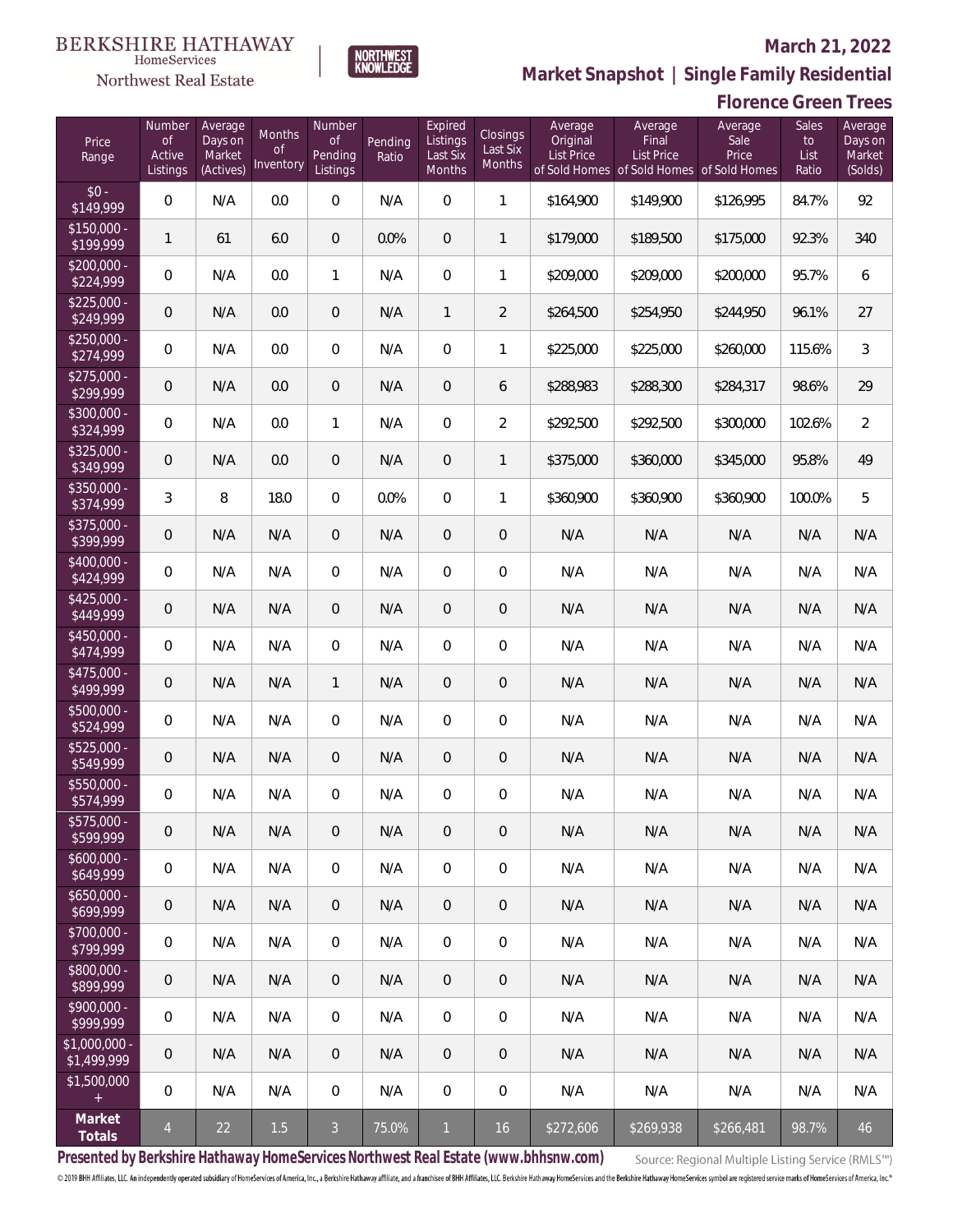### **March 21, 2022**

**Florence Florentine**



**Market Snapshot | Single Family Residential**

# Northwest Real Estate

| Price<br>Range               | Number<br><b>of</b><br>Active<br>Listings | Average<br>Days on<br>Market<br>(Actives) | <b>Months</b><br>of<br>Inventory | Number<br><b>of</b><br>Pending<br>Listings | Pending<br>Ratio | Expired<br>Listings<br>Last Six<br>Months | Closings<br>Last Six<br><b>Months</b> | Average<br>Original<br><b>List Price</b> | Average<br>Final<br><b>List Price</b><br>of Sold Homes of Sold Homes of Sold Homes | Average<br>Sale<br>Price | Sales<br>to<br>List<br>Ratio | Average<br>Days on<br>Market<br>(Solds) |
|------------------------------|-------------------------------------------|-------------------------------------------|----------------------------------|--------------------------------------------|------------------|-------------------------------------------|---------------------------------------|------------------------------------------|------------------------------------------------------------------------------------|--------------------------|------------------------------|-----------------------------------------|
| $$0 -$<br>$\sqrt{$149,999}$  | 0                                         | N/A                                       | N/A                              | $\overline{0}$                             | N/A              | 0                                         | $\overline{0}$                        | N/A                                      | N/A                                                                                | N/A                      | N/A                          | N/A                                     |
| $$150,000 -$<br>\$199,999    | $\mathsf{O}\xspace$                       | N/A                                       | N/A                              | $\overline{0}$                             | N/A              | $\overline{0}$                            | $\mathbf 0$                           | N/A                                      | N/A                                                                                | N/A                      | N/A                          | N/A                                     |
| $$200,000 -$<br>\$224,999    | 0                                         | N/A                                       | N/A                              | $\overline{0}$                             | N/A              | 0                                         | 0                                     | N/A                                      | N/A                                                                                | N/A                      | N/A                          | N/A                                     |
| $$225,000 -$<br>\$249,999    | $\mathsf{O}\xspace$                       | N/A                                       | N/A                              | 0                                          | N/A              | 0                                         | $\mathbf 0$                           | N/A                                      | N/A                                                                                | N/A                      | N/A                          | N/A                                     |
| $$250.000 -$<br>\$274,999    | 0                                         | N/A                                       | N/A                              | 0                                          | N/A              | 0                                         | 0                                     | N/A                                      | N/A                                                                                | N/A                      | N/A                          | N/A                                     |
| $$275,000 -$<br>\$299,999    | $\mathsf{O}\xspace$                       | N/A                                       | N/A                              | $\mathbf 0$                                | N/A              | 0                                         | $\mathbf 0$                           | N/A                                      | N/A                                                                                | N/A                      | N/A                          | N/A                                     |
| \$300,000 -<br>\$324,999     | 0                                         | N/A                                       | 0.0                              | 0                                          | N/A              | 0                                         | $\overline{2}$                        | \$307,000                                | \$307,000                                                                          | \$307,500                | 100.2%                       | 27                                      |
| $$325,000 -$<br>\$349,999    | $\mathbf 0$                               | N/A                                       | N/A                              | $\mathbf 0$                                | N/A              | 0                                         | 0                                     | N/A                                      | N/A                                                                                | N/A                      | N/A                          | N/A                                     |
| \$350,000 -<br>\$374,999     | 0                                         | N/A                                       | 0.0                              | $\mathbf{1}$                               | N/A              | 0                                         | 1                                     | \$360,000                                | \$360,000                                                                          | \$368,000                | 102.2%                       | $\overline{4}$                          |
| \$375,000 -<br>\$399,999     | $\mathbf 0$                               | N/A                                       | 0.0                              | $\boldsymbol{0}$                           | N/A              | 0                                         | $\overline{2}$                        | \$387,450                                | \$387,450                                                                          | \$391,250                | 101.0%                       | 14                                      |
| $$400,000 -$<br>\$424,999    | 0                                         | N/A                                       | 0.0                              | 0                                          | N/A              | 0                                         | $\overline{2}$                        | \$409,950                                | \$409,950                                                                          | \$408,950                | 99.8%                        | $\overline{4}$                          |
| $$425,000 -$<br>\$449,999    | $\mathsf{O}\xspace$                       | N/A                                       | 0.0                              | $\mathbf 0$                                | N/A              | 0                                         | 4                                     | \$450,225                                | \$450,225                                                                          | \$440,725                | 97.9%                        | 23                                      |
| $$450,000 -$<br>\$474,999    | 0                                         | N/A                                       | 0.0                              | $\overline{0}$                             | N/A              | 0                                         | $\overline{2}$                        | \$462,500                                | \$459,950                                                                          | \$457,500                | 99.5%                        | 35                                      |
| $$475,000 -$<br>\$499,999    | $\mathbf 0$                               | N/A                                       | 0.0                              | $\mathbf{1}$                               | N/A              | 0                                         | $\overline{2}$                        | \$442,450                                | \$475,000                                                                          | \$475,000                | 100.0%                       | 72                                      |
| $$500,000 -$<br>\$524,999    | 0                                         | N/A                                       | N/A                              | $\overline{0}$                             | N/A              | 0                                         | 0                                     | N/A                                      | N/A                                                                                | N/A                      | N/A                          | N/A                                     |
| $$525,000 -$<br>\$549,999    | $\mathsf{O}\xspace$                       | N/A                                       | N/A                              | $\mathbf 0$                                | N/A              | 0                                         | $\mathbf 0$                           | N/A                                      | N/A                                                                                | N/A                      | N/A                          | N/A                                     |
| \$550,000 -<br>\$574,999     | $\mathbf 0$                               | N/A                                       | N/A                              | 0                                          | N/A              | 0                                         | 0                                     | N/A                                      | N/A                                                                                | N/A                      | N/A                          | N/A                                     |
| \$575,000 -<br>\$599,999     | $\mathbf{1}$                              | 32                                        | 6.0                              | $\mathbf 0$                                | 0.0%             | 0                                         | 1                                     | \$650,000                                | \$650,000                                                                          | \$585,000                | 90.0%                        | 52                                      |
| $$600,000 -$<br>\$649,999    | $\mathbf 0$                               | N/A                                       | N/A                              | 0                                          | N/A              | 0                                         | 0                                     | N/A                                      | N/A                                                                                | N/A                      | N/A                          | N/A                                     |
| $$650,000 -$<br>\$699,999    | 0                                         | N/A                                       | N/A                              | $\mathbf 0$                                | N/A              | $\overline{0}$                            | $\mathbf 0$                           | N/A                                      | N/A                                                                                | N/A                      | N/A                          | N/A                                     |
| \$700,000 -<br>\$799,999     | 0                                         | N/A                                       | N/A                              | 0                                          | N/A              | 0                                         | 0                                     | N/A                                      | N/A                                                                                | N/A                      | N/A                          | N/A                                     |
| \$800,000 -<br>\$899,999     | $\mathsf{O}\xspace$                       | N/A                                       | N/A                              | $\mathbf 0$                                | N/A              | $\overline{0}$                            | $\mathbf 0$                           | N/A                                      | N/A                                                                                | N/A                      | N/A                          | N/A                                     |
| \$900,000 -<br>\$999,999     | 0                                         | N/A                                       | N/A                              | 0                                          | N/A              | 0                                         | 0                                     | N/A                                      | N/A                                                                                | N/A                      | N/A                          | N/A                                     |
| \$1,000,000 -<br>\$1,499,999 | 0                                         | N/A                                       | N/A                              | 0                                          | N/A              | $\overline{0}$                            | 0                                     | N/A                                      | N/A                                                                                | N/A                      | N/A                          | N/A                                     |
| \$1,500,000<br>$+$           | 0                                         | N/A                                       | N/A                              | 0                                          | N/A              | 0                                         | 0                                     | N/A                                      | N/A                                                                                | N/A                      | N/A                          | N/A                                     |
| Market<br>Totals             | $\mathbf{1}$                              | 32                                        | 0.4                              | $\overline{2}$                             | 200.0%           | $\overline{0}$                            | 16                                    | \$426,850                                | \$430,600                                                                          | \$424,769                | 98.6%                        | 28                                      |

**Presented by Berkshire Hathaway HomeServices Northwest Real Estate (www.bhhsnw.com)**

Source: Regional Multiple Listing Service (RMLS™)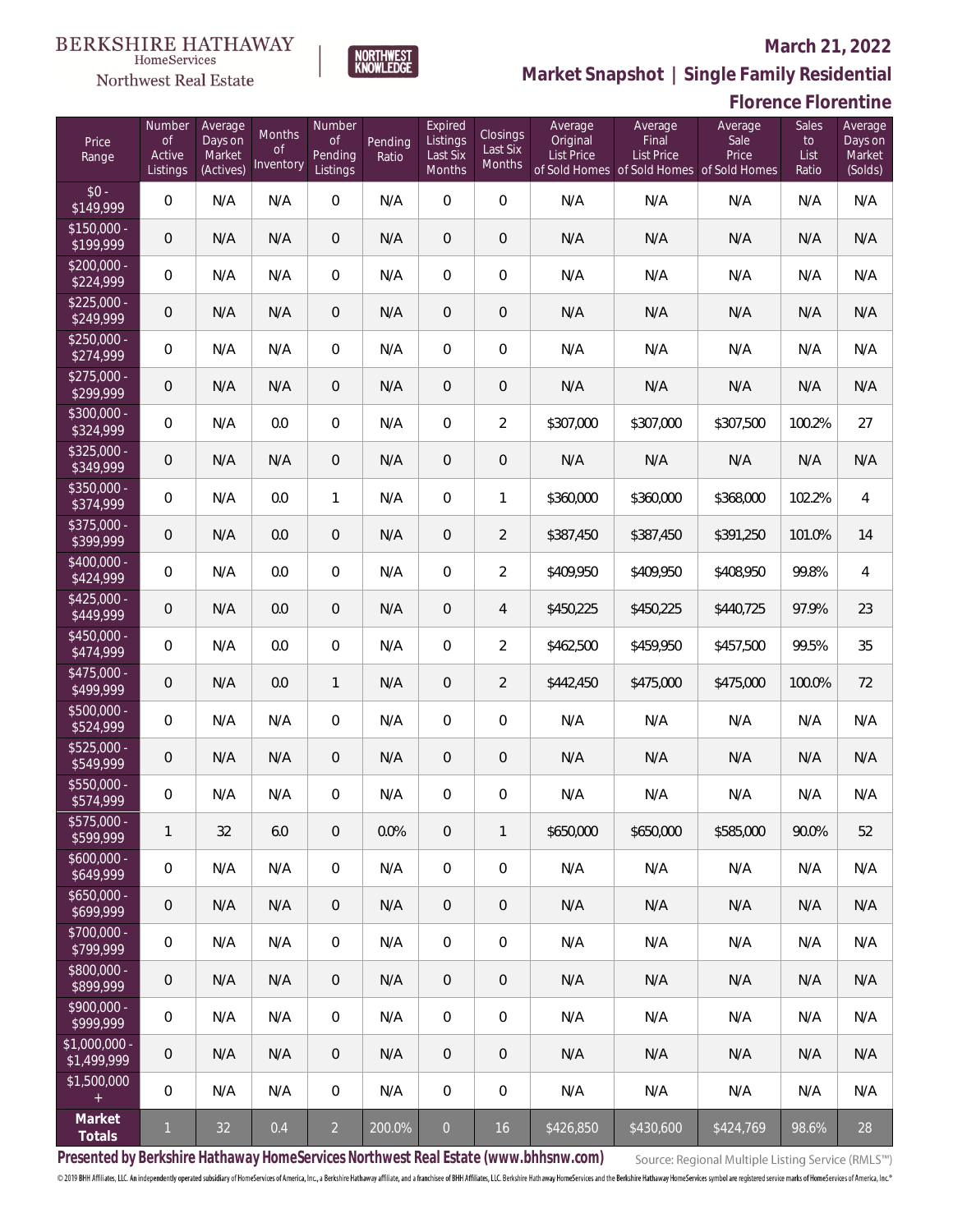# Northwest Real Estate

### **March 21, 2022**

**Market Snapshot | Single Family Residential**

# **Florence Town**

| Price<br>Range                | Number<br><b>of</b><br>Active<br>Listings | Average<br>Days on<br>Market<br>(Actives) | Months<br><b>of</b><br>Inventory | Number<br><b>of</b><br>Pending<br>Listings | Pending<br>Ratio | Expired<br>Listings<br>Last Six<br>Months | Closings<br>Last Six<br><b>Months</b> | Average<br>Original<br><b>List Price</b> | Average<br>Final<br><b>List Price</b> | Average<br>Sale<br>Price<br>of Sold Homes of Sold Homes of Sold Homes | Sales<br>to<br>List<br>Ratio | Average<br>Days on<br>Market<br>(Solds) |
|-------------------------------|-------------------------------------------|-------------------------------------------|----------------------------------|--------------------------------------------|------------------|-------------------------------------------|---------------------------------------|------------------------------------------|---------------------------------------|-----------------------------------------------------------------------|------------------------------|-----------------------------------------|
| $$0 -$<br>\$149,999           | $\overline{0}$                            | N/A                                       | 0.0                              | $\overline{0}$                             | N/A              | $\overline{0}$                            | $\mathbf{1}$                          | \$155,000                                | \$150,000                             | \$120,000                                                             | 80.0%                        | 74                                      |
| $$150,000 -$<br>\$199,999     | $\mathbf 0$                               | N/A                                       | 0.0                              | $\overline{0}$                             | N/A              | $\overline{0}$                            | $\overline{2}$                        | \$217,500                                | \$185,000                             | \$184,500                                                             | 99.7%                        | 144                                     |
| $$200,000 -$<br>\$224,999     | $\overline{0}$                            | N/A                                       | 0.0                              | $\overline{0}$                             | N/A              | $\overline{0}$                            | $\overline{2}$                        | \$207,450                                | \$207,450                             | \$209,200                                                             | 100.8%                       | 67                                      |
| $$225,000 -$<br>\$249,999     | $\mathbf 0$                               | N/A                                       | 0.0                              | $\mathbf{1}$                               | N/A              | 0                                         | $\mathbf{1}$                          | \$220,000                                | \$220,000                             | \$225,000                                                             | 102.3%                       | $\overline{4}$                          |
| $$250,000 -$<br>\$274,999     | $\overline{0}$                            | N/A                                       | 0.0                              | $\overline{0}$                             | N/A              | $\overline{0}$                            | $\overline{a}$                        | \$327,250                                | \$275,000                             | \$260,500                                                             | 94.7%                        | 98                                      |
| $$275,000 -$<br>\$299,999     | $\mathbf 0$                               | N/A                                       | 0.0                              | $\overline{0}$                             | N/A              | 0                                         | 6                                     | \$300,500                                | \$298,667                             | \$294,333                                                             | 98.5%                        | 24                                      |
| $$300,000 -$<br>\$324,999     | $\overline{0}$                            | N/A                                       | 0.0                              | 1                                          | N/A              | $\mathbf 0$                               | $\overline{7}$                        | \$313,857                                | \$311,714                             | \$310,162                                                             | 99.5%                        | 25                                      |
| $$325,000 -$<br>\$349,999     | $\mathbf 0$                               | N/A                                       | 0.0                              | 3                                          | N/A              | $\overline{0}$                            | $\overline{7}$                        | \$328,243                                | \$328,243                             | \$330,429                                                             | 100.7%                       | $\mathcal{G}$                           |
| $$350,000 -$<br>\$374,999     | 1                                         | $\overline{7}$                            | 0.5                              | $\overline{4}$                             | 400.0%           | $\overline{0}$                            | 11                                    | \$351,382                                | \$351,382                             | \$362,182                                                             | 103.1%                       | 22                                      |
| $$375,000 -$<br>\$399,999     | $\overline{2}$                            | 18                                        | 0.9                              | $\mathbf{1}$                               | 50.0%            | $\mathbf{1}$                              | 13                                    | \$396,708                                | \$390,231                             | \$390,738                                                             | 100.1%                       | 53                                      |
| $$400,000 -$<br>\$424,999     | $\mathbf 0$                               | N/A                                       | 0.0                              | 1                                          | N/A              | 1                                         | 8                                     | \$419,738                                | \$415,925                             | \$412,863                                                             | 99.3%                        | 14                                      |
| $$425,000 -$<br>\$449,999     | $\mathbf{1}$                              | 17                                        | 1.2                              | $\mathbf{1}$                               | 100.0%           | $\overline{0}$                            | 5                                     | \$435,160                                | \$435,160                             | \$433,000                                                             | 99.5%                        | $\overline{7}$                          |
| $$450,000 -$<br>\$474,999     | $\overline{0}$                            | N/A                                       | 0.0                              | $\Omega$                                   | N/A              | $\Omega$                                  | 4                                     | \$451,955                                | \$446,955                             | \$463,830                                                             | 103.8%                       | 16                                      |
| \$475,000 -<br>\$499,999      | $\mathbf{1}$                              | 55                                        | 2.0                              | $\mathbf{1}$                               | 100.0%           | $\mathbf{1}$                              | 3                                     | \$481,000                                | \$481,000                             | \$481,033                                                             | 100.0%                       | 5                                       |
| $$500,000 -$<br>\$524,999     | $\overline{0}$                            | N/A                                       | 0.0                              | $\Omega$                                   | N/A              | 1                                         | $\overline{2}$                        | \$472,400                                | \$472,400                             | \$507,750                                                             | 107.5%                       | 39                                      |
| $$525,000 -$<br>\$549,999     | $\mathbf 0$                               | N/A                                       | 0.0                              | $\overline{2}$                             | N/A              | $\overline{0}$                            | $\overline{2}$                        | \$564,000                                | \$544,450                             | \$532,000                                                             | 97.7%                        | 26                                      |
| $$550,000 -$<br>\$574,999     | $\overline{0}$                            | N/A                                       | 0.0                              | $\overline{0}$                             | N/A              | $\overline{0}$                            | $\mathbf{1}$                          | \$575,000                                | \$575,000                             | \$570,000                                                             | 99.1%                        | 12                                      |
| \$575,000 -<br>\$599,999      | $\overline{2}$                            | 21                                        | 12.0                             | 1                                          | 50.0%            | 0                                         | 1                                     | \$588,000                                | \$588,000                             | \$588,000                                                             | 100.0%                       | 85                                      |
| $$600,000 -$<br>\$649,999     | 0                                         | N/A                                       | 0.0                              | $\mathbf{1}$                               | N/A              | $\boldsymbol{0}$                          | 4                                     | \$626,950                                | \$617,975                             | \$617,500                                                             | 99.9%                        | 12                                      |
| $$650,000 -$<br>\$699,999     | $\mathbf{1}$                              | 61                                        | 2.0                              | $\mathbf{1}$                               | 100.0%           | $\mathbf 0$                               | 3                                     | \$696,967                                | \$669,967                             | \$669,967                                                             | 100.0%                       | 26                                      |
| \$700,000 -<br>\$799,999      | 4                                         | 76                                        | $6.0\,$                          | $\overline{2}$                             | 50.0%            | $\mathbf 0$                               | 4                                     | \$747,000                                | \$747,000                             | \$742,250                                                             | 99.4%                        | 20                                      |
| \$800,000 -<br>\$899,999      | 0                                         | N/A                                       | 0.0                              | $\overline{0}$                             | N/A              | $\overline{0}$                            | 1                                     | \$839,000                                | \$836,500                             | \$833,500                                                             | 99.6%                        | 64                                      |
| \$900,000 -<br>\$999,999      | 0                                         | N/A                                       | 0.0                              | $\mathbf{1}$                               | N/A              | $\mathbf 0$                               | 1                                     | \$875,000                                | \$950,000                             | \$950,000                                                             | 100.0%                       | 526                                     |
| $$1,000,000$ -<br>\$1,499,999 | 0                                         | N/A                                       | $0.0\,$                          | $\overline{0}$                             | N/A              | $\overline{0}$                            | 1                                     | \$1,500,000                              | \$1,500,000                           | \$1,375,000                                                           | 91.7%                        | 581                                     |
| \$1,500,000<br>$+$            | 0                                         | N/A                                       | N/A                              | $\overline{0}$                             | N/A              | $\boldsymbol{0}$                          | 0                                     | N/A                                      | N/A                                   | N/A                                                                   | N/A                          | N/A                                     |
| Market<br>Totals              | 12                                        | 43                                        | $0.8\,$                          | 21                                         | 175.0%           | $\overline{4}$                            | 92                                    | \$435,006                                | \$430,455                             | \$430,200                                                             | 99.9%                        | 42                                      |

NORTHWEST<br>KNOWLFDGF

**Presented by Berkshire Hathaway HomeServices Northwest Real Estate (www.bhhsnw.com)**

Source: Regional Multiple Listing Service (RMLS™)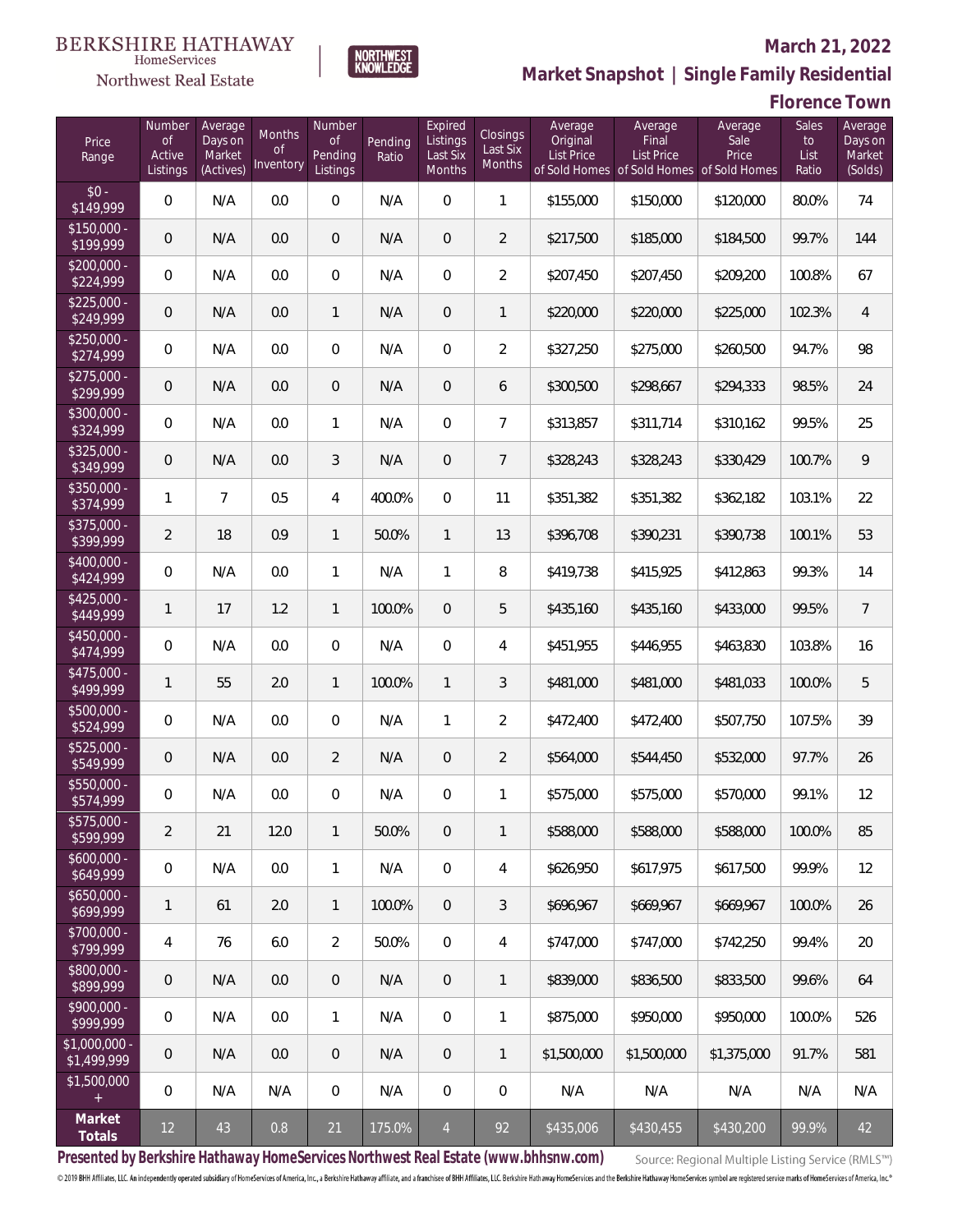# Northwest Real Estate

### **March 21, 2022**

**Market Snapshot | Single Family Residential**

**Florence Beach**

| Price<br>Range                       | Number<br><b>of</b><br>Active<br>Listings | Average<br>Days on<br>Market<br>(Actives) | <b>Months</b><br><b>of</b><br>Inventory | Number<br><b>of</b><br>Pending<br>Listings | Pending<br>Ratio | Expired<br>Listings<br>Last Six<br>Months | Closings<br>Last Six<br>Months | Average<br>Original<br>List Price | Average<br>Final<br>List Price | Average<br>Sale<br>Price<br>of Sold Homes of Sold Homes of Sold Homes | Sales<br>to<br>List<br>Ratio | Average<br>Days on<br>Market<br>(Solds) |
|--------------------------------------|-------------------------------------------|-------------------------------------------|-----------------------------------------|--------------------------------------------|------------------|-------------------------------------------|--------------------------------|-----------------------------------|--------------------------------|-----------------------------------------------------------------------|------------------------------|-----------------------------------------|
| $$0 -$<br>\$149,999                  | $\overline{0}$                            | N/A                                       | N/A                                     | 1                                          | N/A              | $\bigcirc$                                | $\overline{0}$                 | N/A                               | N/A                            | N/A                                                                   | N/A                          | N/A                                     |
| $$150,000 -$<br>\$199,999            | $\overline{0}$                            | N/A                                       | 0.0                                     | $\overline{0}$                             | N/A              | $\overline{0}$                            | $\overline{2}$                 | \$162,500                         | \$162,500                      | \$162,750                                                             | 100.2%                       | $\overline{0}$                          |
| \$200,000 -<br>\$224,999             | $\overline{0}$                            | N/A                                       | N/A                                     | $\overline{0}$                             | N/A              | $\Omega$                                  | $\overline{0}$                 | N/A                               | N/A                            | N/A                                                                   | N/A                          | N/A                                     |
| $$225,000 -$<br>\$249,999            | $\overline{0}$                            | N/A                                       | N/A                                     | $\overline{0}$                             | N/A              | $\overline{0}$                            | $\overline{0}$                 | N/A                               | N/A                            | N/A                                                                   | N/A                          | N/A                                     |
| $\overline{$250,000}$ -<br>\$274,999 | $\overline{0}$                            | N/A                                       | 0.0                                     | $\Omega$                                   | N/A              | $\Omega$                                  | $\mathbf{1}$                   | \$279,900                         | \$279,900                      | \$260,000                                                             | 92.9%                        | $\mathbf{1}$                            |
| $\overline{$275,000}$ -<br>\$299,999 | $\overline{0}$                            | N/A                                       | N/A                                     | $\mathbf{1}$                               | N/A              | $\overline{0}$                            | $\overline{0}$                 | N/A                               | N/A                            | N/A                                                                   | N/A                          | N/A                                     |
| \$300,000 -<br>\$324,999             | $\overline{0}$                            | N/A                                       | 0.0                                     | $\overline{0}$                             | N/A              | $\overline{0}$                            | $\mathbf{1}$                   | \$243,000                         | \$243,000                      | \$300,000                                                             | 123.5%                       | 5                                       |
| $$325,000 -$<br>\$349,999            | $\overline{0}$                            | N/A                                       | N/A                                     | $\overline{0}$                             | N/A              | $\overline{0}$                            | $\overline{0}$                 | N/A                               | N/A                            | N/A                                                                   | N/A                          | N/A                                     |
| $$350,000 -$<br>\$374,999            | $\overline{0}$                            | N/A                                       | 0.0                                     | $\overline{0}$                             | N/A              | $\bigcirc$                                | $\mathbf{1}$                   | \$369,900                         | \$369,900                      | \$363,900                                                             | 98.4%                        | $\overline{4}$                          |
| $$375,000 -$<br>\$399,999            | $\overline{0}$                            | N/A                                       | 0.0                                     | $\overline{0}$                             | N/A              | $\overline{0}$                            | 3                              | \$381,633                         | \$381,633                      | \$397,167                                                             | 104.1%                       | 5                                       |
| $$400,000 -$<br>\$424,999            | $\overline{0}$                            | N/A                                       | 0.0                                     | $\overline{0}$                             | N/A              | $\bigcirc$                                | $\overline{2}$                 | \$421,250                         | \$418,750                      | \$411,750                                                             | 98.3%                        | 37                                      |
| $$425,000 -$<br>\$449,999            | $\overline{0}$                            | N/A                                       | 0.0                                     | $\mathbf{1}$                               | N/A              | $\overline{0}$                            | 3                              | \$421,333                         | \$421,333                      | \$440,333                                                             | 104.5%                       | 29                                      |
| $$450,000 -$<br>\$474,999            | $\mathbf{0}$                              | N/A                                       | 0.0                                     | $\overline{0}$                             | N/A              | $\overline{0}$                            | 3                              | \$453,333                         | \$453,333                      | \$460,000                                                             | 101.5%                       | 22                                      |
| $$475,000 -$<br>\$499,999            | $\overline{0}$                            | N/A                                       | 0.0                                     | $\mathbf{1}$                               | N/A              | $\overline{0}$                            | 3                              | \$456,933                         | \$456,933                      | \$483,333                                                             | 105.8%                       | $\overline{4}$                          |
| $$500,000 -$<br>\$524,999            | $\overline{0}$                            | N/A                                       | N/A                                     | $\overline{0}$                             | N/A              | $\Omega$                                  | $\overline{0}$                 | N/A                               | N/A                            | N/A                                                                   | N/A                          | N/A                                     |
| $$525,000 -$<br>\$549,999            | $\sqrt{0}$                                | N/A                                       | 0.0                                     | $\overline{0}$                             | N/A              | $\overline{0}$                            | $\mathbf{1}$                   | \$580,000                         | \$580,000                      | \$545,000                                                             | 94.0%                        | 41                                      |
| \$550,000 -<br>\$574,999             | 0                                         | N/A                                       | 0.0                                     | 1                                          | N/A              | $\overline{0}$                            | 1                              | \$495,000                         | \$495,000                      | \$555,000                                                             | 112.1%                       | 5                                       |
| \$575,000 -<br>\$599,999             | $\mathbf{1}$                              | 11                                        | 3.0                                     | $\sqrt{0}$                                 | 0.0%             | $\overline{0}$                            | $\overline{2}$                 | \$560,000                         | \$560,000                      | \$581,000                                                             | 103.8%                       | $\overline{4}$                          |
| $$600,000 -$<br>\$649,999            | $\,0\,$                                   | N/A                                       | 0.0                                     | $\mathbf{1}$                               | N/A              | $\mathbf 0$                               | $\mathbf{1}$                   | \$650,000                         | \$615,000                      | \$610,000                                                             | 99.2%                        | 503                                     |
| $$650,000 -$<br>\$699,999            | $\mathbf{1}$                              | $\overline{4}$                            | 3.0                                     | $\overline{2}$                             | 200.0%           | $\overline{0}$                            | $\overline{2}$                 | \$672,450                         | \$672,450                      | \$686,250                                                             | 102.1%                       | 8                                       |
| \$700,000 -<br>\$799,999             | $\,0\,$                                   | N/A                                       | 0.0                                     | $\mathbf 0$                                | N/A              | $\mathbf 0$                               | $\overline{2}$                 | \$784,450                         | \$762,000                      | \$743,000                                                             | 97.5%                        | 56                                      |
| \$800,000 -<br>\$899,999             | $\mathbf 0$                               | N/A                                       | N/A                                     | $\overline{1}$                             | N/A              | $\overline{0}$                            | $\mathbf 0$                    | N/A                               | N/A                            | N/A                                                                   | N/A                          | N/A                                     |
| \$900,000 -<br>\$999,999             | $\,0\,$                                   | N/A                                       | 0.0                                     | $\mathbf 0$                                | N/A              | $\mathbf 0$                               | $\mathbf{1}$                   | \$989,000                         | \$989,000                      | \$989,000                                                             | 100.0%                       | $\overline{7}$                          |
| \$1,000,000 -<br>\$1,499,999         | $\mathbf 0$                               | N/A                                       | N/A                                     | $\sqrt{0}$                                 | N/A              | $\overline{0}$                            | $\overline{0}$                 | N/A                               | N/A                            | N/A                                                                   | N/A                          | N/A                                     |
| \$1,500,000<br>$+$                   | $\mathbf 0$                               | N/A                                       | N/A                                     | $\mathbf 0$                                | N/A              | $\mathbf 0$                               | $\mathbf 0$                    | N/A                               | N/A                            | N/A                                                                   | N/A                          | N/A                                     |
| Market<br>Totals                     | $\overline{a}$                            | $\, 8$                                    | 0.4                                     | $\overline{9}$                             | 450.0%           | $\boldsymbol{0}$                          | 29                             | \$480,959                         | \$478,031                      | \$487,410                                                             | 102.0%                       | 33                                      |

NORTHWEST<br>KNOWLFDGF

**Presented by Berkshire Hathaway HomeServices Northwest Real Estate (www.bhhsnw.com)**

Source: Regional Multiple Listing Service (RMLS™)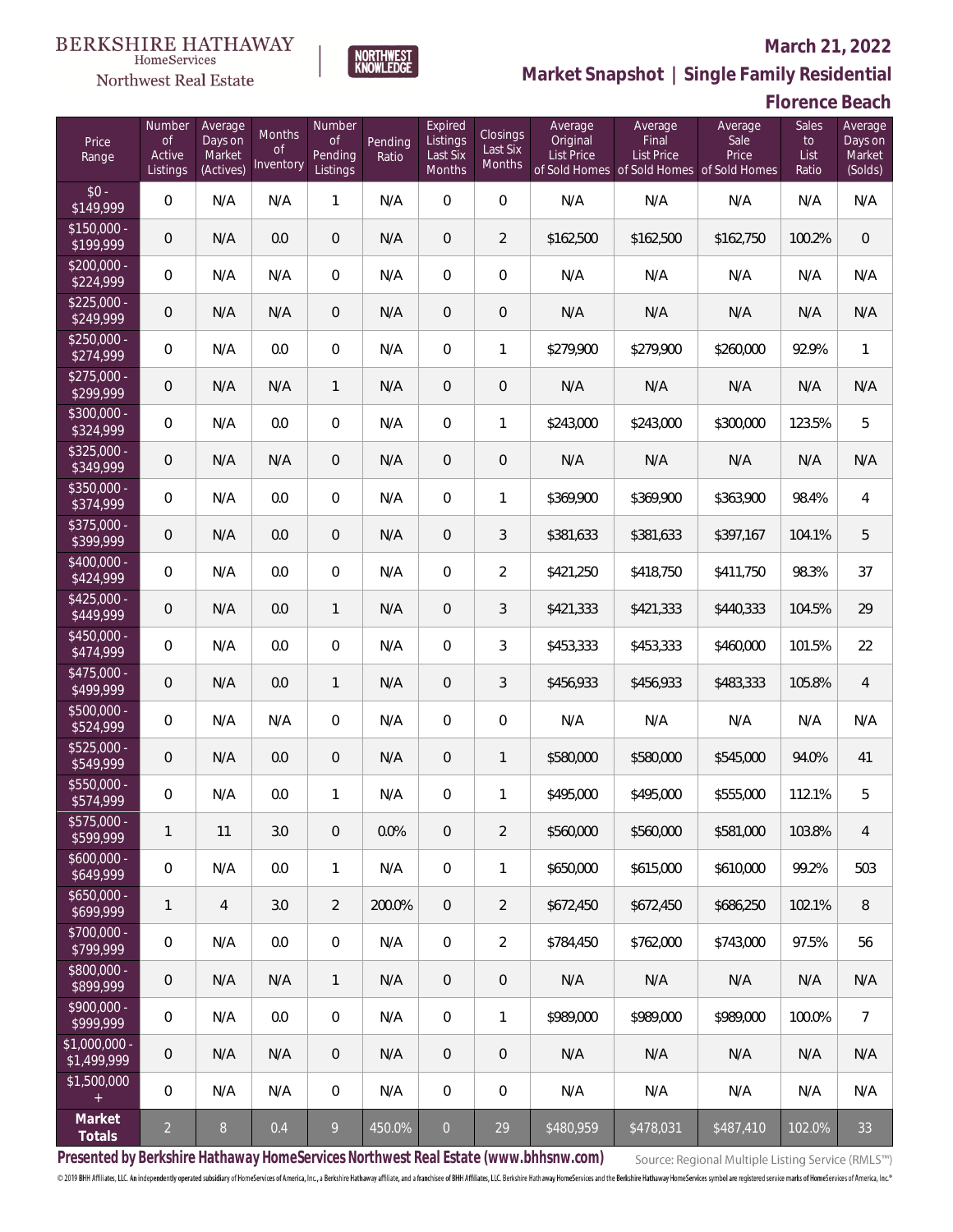# Northwest Real Estate

### **March 21, 2022**

**Market Snapshot | Single Family Residential**

# **Florence North**

| Price<br>Range                | Number<br><b>of</b><br>Active<br>Listings | Average<br>Days on<br>Market<br>(Actives) | Months<br><b>of</b><br>Inventory | Number<br><b>of</b><br>Pending<br>Listings | Pending<br>Ratio | Expired<br>Listings<br>Last Six<br>Months | Closings<br>Last Six<br>Months | Average<br>Original<br><b>List Price</b> | Average<br>Final<br><b>List Price</b><br>of Sold Homes of Sold Homes of Sold Homes | Average<br>Sale<br>Price | Sales<br>to<br>List<br>Ratio | Average<br>Days on<br>Market<br>(Solds) |
|-------------------------------|-------------------------------------------|-------------------------------------------|----------------------------------|--------------------------------------------|------------------|-------------------------------------------|--------------------------------|------------------------------------------|------------------------------------------------------------------------------------|--------------------------|------------------------------|-----------------------------------------|
| $$0 -$<br>\$149,999           | $\overline{0}$                            | N/A                                       | N/A                              | $\overline{0}$                             | N/A              | $\overline{0}$                            | $\overline{0}$                 | N/A                                      | N/A                                                                                | N/A                      | N/A                          | N/A                                     |
| $$150,000 -$<br>\$199,999     | $\overline{0}$                            | N/A                                       | 0.0                              | $\overline{0}$                             | N/A              | 0                                         | $\mathbf{1}$                   | \$135,450                                | \$135,450                                                                          | \$171,900                | 126.9%                       | 5                                       |
| $$200,000 -$<br>\$224,999     | 0                                         | N/A                                       | 0.0                              | $\overline{0}$                             | N/A              | $\overline{0}$                            | 1                              | \$229,000                                | \$219,900                                                                          | \$203,500                | 92.5%                        | 70                                      |
| $$225,000 -$<br>\$249,999     | $\overline{0}$                            | N/A                                       | 0.0                              | $\overline{0}$                             | N/A              | 0                                         | $\overline{2}$                 | \$252,000                                | \$247,000                                                                          | \$237,500                | 96.2%                        | 69                                      |
| $$250,000 -$<br>\$274,999     | 3                                         | 31                                        | 9.0                              | $\overline{0}$                             | 0.0%             | $\Omega$                                  | $\overline{2}$                 | \$273,500                                | \$263,500                                                                          | \$256,000                | 97.2%                        | 66                                      |
| $$275,000 -$<br>\$299,999     | $\overline{0}$                            | N/A                                       | N/A                              | $\mathbf{1}$                               | N/A              | $\overline{0}$                            | $\mathbf 0$                    | N/A                                      | N/A                                                                                | N/A                      | N/A                          | N/A                                     |
| $$300,000 -$<br>\$324,999     | 0                                         | N/A                                       | 0.0                              | $\overline{0}$                             | N/A              | $\overline{0}$                            | $\overline{2}$                 | \$322,500                                | \$312,000                                                                          | \$309,500                | 99.2%                        | 31                                      |
| $$325,000 -$<br>\$349,999     | $\mathbf{1}$                              | 143                                       | 6.0                              | $\overline{0}$                             | 0.0%             | $\overline{0}$                            | $\mathbf{1}$                   | \$349,000                                | \$349,000                                                                          | \$345,000                | 98.9%                        | 5                                       |
| $$350,000 -$<br>\$374,999     | 0                                         | N/A                                       | 0.0                              | $\overline{0}$                             | N/A              | $\mathbf 0$                               | 1                              | \$350,000                                | \$350,000                                                                          | \$351,800                | 100.5%                       | $\overline{7}$                          |
| $$375,000 -$<br>\$399,999     | $\overline{0}$                            | N/A                                       | N/A                              | $\overline{0}$                             | N/A              | 1                                         | $\boldsymbol{0}$               | N/A                                      | N/A                                                                                | N/A                      | N/A                          | N/A                                     |
| $$400,000 -$<br>\$424,999     | 0                                         | N/A                                       | N/A                              | $\overline{0}$                             | N/A              | $\overline{0}$                            | $\overline{0}$                 | N/A                                      | N/A                                                                                | N/A                      | N/A                          | N/A                                     |
| $$425,000 -$<br>\$449,999     | $\overline{0}$                            | N/A                                       | N/A                              | $\overline{0}$                             | N/A              | $\overline{0}$                            | $\mathbf 0$                    | N/A                                      | N/A                                                                                | N/A                      | N/A                          | N/A                                     |
| $$450,000 -$<br>\$474,999     | 0                                         | N/A                                       | 0.0                              | $\Omega$                                   | N/A              | $\mathbf{1}$                              | 1                              | \$459,900                                | \$459,900                                                                          | \$465,000                | 101.1%                       | $\mathbf{1}$                            |
| $$475,000 -$<br>\$499,999     | $\overline{0}$                            | N/A                                       | 0.0                              | $\overline{0}$                             | N/A              | $\overline{0}$                            | $\mathbf{1}$                   | \$529,000                                | \$507,000                                                                          | \$499,900                | 98.6%                        | 60                                      |
| \$500,000 -<br>\$524,999      | $\overline{0}$                            | N/A                                       | N/A                              | $\Omega$                                   | N/A              | $\Omega$                                  | $\overline{0}$                 | N/A                                      | N/A                                                                                | N/A                      | N/A                          | N/A                                     |
| $$525,000 -$<br>\$549,999     | $\mathbf{1}$                              | 21                                        | N/A                              | $\overline{0}$                             | 0.0%             | $\overline{0}$                            | $\overline{0}$                 | N/A                                      | N/A                                                                                | N/A                      | N/A                          | N/A                                     |
| $$550,000 -$<br>\$574,999     | 1                                         | 14                                        | N/A                              | $\overline{0}$                             | 0.0%             | $\Omega$                                  | $\overline{0}$                 | N/A                                      | N/A                                                                                | N/A                      | N/A                          | N/A                                     |
| \$575,000 -<br>\$599,999      | 0                                         | N/A                                       | 0.0                              | $\theta$                                   | N/A              | 0                                         | 3                              | \$606,633                                | \$577,967                                                                          | \$577,000                | 99.8%                        | 33                                      |
| $$600,000 -$<br>\$649,999     | 0                                         | N/A                                       | 0.0                              | $\mathbf 0$                                | N/A              | $\boldsymbol{0}$                          | 1                              | \$645,000                                | \$645,000                                                                          | \$645,000                | 100.0%                       | $\overline{4}$                          |
| $$650,000 -$<br>\$699,999     | 0                                         | N/A                                       | 0.0                              | $\overline{0}$                             | N/A              | $\mathbf 0$                               | $\overline{2}$                 | \$687,000                                | \$667,000                                                                          | \$665,000                | 99.7%                        | 64                                      |
| \$700,000 -<br>\$799,999      | 0                                         | N/A                                       | 0.0                              | $\mathbf 0$                                | N/A              | $\mathbf 0$                               | 1                              | \$725,000                                | \$725,000                                                                          | \$700,000                | 96.6%                        | 21                                      |
| \$800,000 -<br>\$899,999      | 0                                         | N/A                                       | 0.0                              | $\mathbf{0}$                               | N/A              | $\mathbf{1}$                              | $\mathbf{1}$                   | \$876,500                                | \$896,500                                                                          | \$867,255                | 96.7%                        | 101                                     |
| \$900,000 -<br>\$999,999      | 0                                         | N/A                                       | 0.0                              | $\mathbf 0$                                | N/A              | $\mathbf 0$                               | 1                              | \$1,090,000                              | \$995,000                                                                          | \$995,000                | 100.0%                       | 94                                      |
| $$1,000,000$ -<br>\$1,499,999 | 0                                         | N/A                                       | 0.0                              | $\overline{0}$                             | N/A              | $\overline{0}$                            | 5                              | \$1,438,000                              | \$1,388,000                                                                        | \$1,289,300              | 92.9%                        | 168                                     |
| \$1,500,000<br>$+$            | 0                                         | N/A                                       | N/A                              | $\,0\,$                                    | N/A              | $\mathbf 0$                               | 0                              | N/A                                      | N/A                                                                                | N/A                      | N/A                          | N/A                                     |
| Market<br>Totals              | $\ddot{\circ}$                            | 45                                        | $1.4\,$                          | $\mathbf{1}$                               | 16.7%            | $\mathfrak{Z}$                            | $26\,$                         | \$671,875                                | \$651,371                                                                          | \$629,148                | 96.6%                        | 68                                      |

NORTHWEST<br>KNOWLFDGF

**Presented by Berkshire Hathaway HomeServices Northwest Real Estate (www.bhhsnw.com)**

Source: Regional Multiple Listing Service (RMLS™)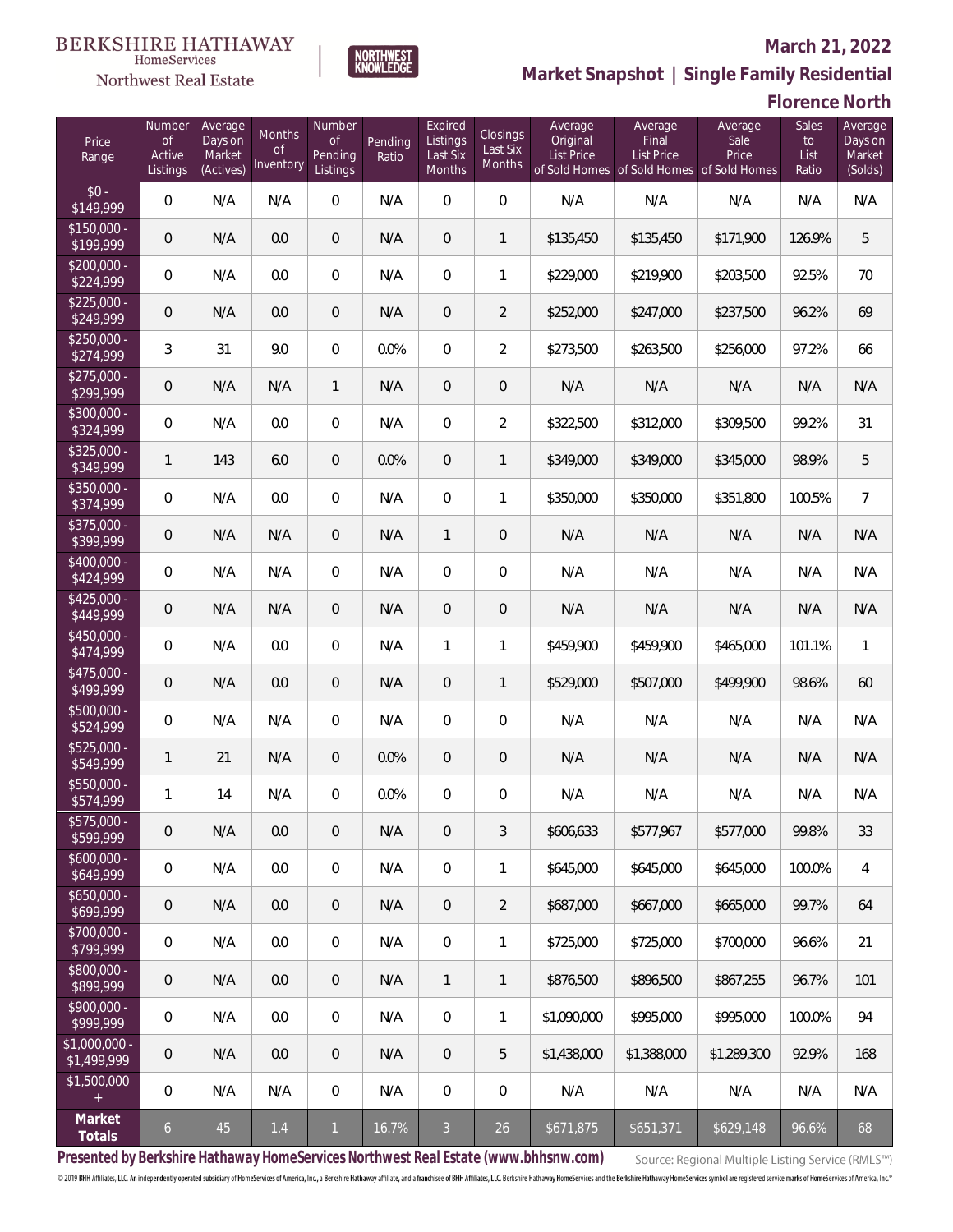# $\begin{array}{llll} \texttt{BERKSHIRE} \texttt{ HATHAWAY} \\ \texttt{\tiny HomeServices} \end{array}$

# Northwest Real Estate

# **March 21, 2022**



| Florence South/Dunes City |  |
|---------------------------|--|
|---------------------------|--|

| Price<br>Range                | Number<br><b>of</b><br>Active<br>Listings | Average<br>Days on<br>Market<br>(Actives) | Months<br><b>of</b><br>Inventory | Number<br><b>of</b><br>Pending<br>Listings | Pending<br>Ratio | Expired<br>Listings<br>Last Six<br>Months | Closings<br>Last Six<br><b>Months</b> | Average<br>Original<br><b>List Price</b> | Average<br>Final<br>List Price<br>of Sold Homes of Sold Homes of Sold Homes | Average<br>Sale<br>Price | Sales<br>to<br>List<br>Ratio | Average<br>Days on<br>Market<br>(Solds) |
|-------------------------------|-------------------------------------------|-------------------------------------------|----------------------------------|--------------------------------------------|------------------|-------------------------------------------|---------------------------------------|------------------------------------------|-----------------------------------------------------------------------------|--------------------------|------------------------------|-----------------------------------------|
| $$0 -$<br>\$149,999           | $\boldsymbol{0}$                          | N/A                                       | N/A                              | $\overline{0}$                             | N/A              | $\overline{0}$                            | $\overline{0}$                        | N/A                                      | N/A                                                                         | N/A                      | N/A                          | N/A                                     |
| $$150,000 -$<br>\$199,999     | $\mathbf 0$                               | N/A                                       | 0.0                              | $\mathbf 0$                                | N/A              | $\overline{0}$                            | 1                                     | \$249,000                                | \$249,000                                                                   | \$199,000                | 79.9%                        | $\overline{0}$                          |
| $$200,000 -$<br>\$224,999     | $\mathbf 0$                               | N/A                                       | 0.0                              | $\overline{0}$                             | N/A              | $\mathbf 0$                               | 1                                     | \$200,000                                | \$200,000                                                                   | \$201,000                | 100.5%                       | $\overline{2}$                          |
| $$225,000 -$<br>\$249,999     | $\mathbf 0$                               | N/A                                       | 0.0                              | $\mathbf 0$                                | N/A              | $\overline{0}$                            | 1                                     | \$259,000                                | \$259,000                                                                   | \$245,000                | 94.6%                        | 93                                      |
| $$250,000 -$<br>\$274,999     | $\mathbf 0$                               | N/A                                       | N/A                              | $\overline{0}$                             | N/A              | $\overline{0}$                            | $\overline{0}$                        | N/A                                      | N/A                                                                         | N/A                      | N/A                          | N/A                                     |
| $$275,000 -$<br>\$299,999     | $\overline{0}$                            | N/A                                       | N/A                              | $\mathbf{1}$                               | N/A              | $\overline{0}$                            | $\mathbf 0$                           | N/A                                      | N/A                                                                         | N/A                      | N/A                          | N/A                                     |
| \$300,000 -<br>\$324,999      | $\boldsymbol{0}$                          | N/A                                       | N/A                              | $\overline{0}$                             | N/A              | $\overline{0}$                            | $\overline{0}$                        | N/A                                      | N/A                                                                         | N/A                      | N/A                          | N/A                                     |
| $$325,000 -$<br>\$349,999     | $\overline{0}$                            | N/A                                       | 0.0                              | $\overline{0}$                             | N/A              | $\overline{0}$                            | 1                                     | \$409,900                                | \$399,900                                                                   | \$340,000                | 85.0%                        | 119                                     |
| $$350,000 -$<br>\$374,999     | $\boldsymbol{0}$                          | N/A                                       | 0.0                              | $\overline{0}$                             | N/A              | $\mathbf 0$                               | 1                                     | \$405,000                                | \$405,000                                                                   | \$360,000                | 88.9%                        | $\overline{7}$                          |
| $$375,000 -$<br>\$399,999     | $\overline{0}$                            | N/A                                       | 0.0                              | $\overline{0}$                             | N/A              | $\overline{0}$                            | 1                                     | \$375,000                                | \$375,000                                                                   | \$390,000                | 104.0%                       | 5                                       |
| $$400,000 -$<br>\$424,999     | $\boldsymbol{0}$                          | N/A                                       | 0.0                              | $\overline{0}$                             | N/A              | $\overline{0}$                            | $\overline{2}$                        | \$429,450                                | \$414,950                                                                   | \$417,500                | 100.6%                       | 37                                      |
| $$425,000 -$<br>\$449,999     | $\boldsymbol{0}$                          | N/A                                       | N/A                              | $\overline{0}$                             | N/A              | $\overline{0}$                            | $\overline{0}$                        | N/A                                      | N/A                                                                         | N/A                      | N/A                          | N/A                                     |
| \$450,000 -<br>\$474,999      | $\boldsymbol{0}$                          | N/A                                       | N/A                              | $\overline{0}$                             | N/A              | $\Omega$                                  | $\overline{0}$                        | N/A                                      | N/A                                                                         | N/A                      | N/A                          | N/A                                     |
| $$475,000 -$<br>\$499,999     | $\boldsymbol{0}$                          | N/A                                       | 0.0                              | $\overline{0}$                             | N/A              | $\overline{0}$                            | $\mathbf{1}$                          | \$549,000                                | \$499,000                                                                   | \$475,000                | 95.2%                        | 57                                      |
| \$500,000 -<br>\$524,999      | $\boldsymbol{0}$                          | N/A                                       | 0.0                              | $\overline{0}$                             | N/A              | $\Omega$                                  | 1                                     | \$499,000                                | \$499,000                                                                   | \$500,000                | 100.2%                       | 14                                      |
| $$525,000 -$<br>\$549,999     | $\overline{0}$                            | N/A                                       | N/A                              | $\overline{0}$                             | N/A              | $\overline{0}$                            | $\mathbf 0$                           | N/A                                      | N/A                                                                         | N/A                      | N/A                          | N/A                                     |
| \$550,000 -<br>\$574,999      | $\mathbf 0$                               | N/A                                       | N/A                              | $\overline{0}$                             | N/A              | $\overline{0}$                            | 0                                     | N/A                                      | N/A                                                                         | N/A                      | N/A                          | N/A                                     |
| \$575,000 -<br>\$599,999      | $\overline{2}$                            | 12                                        | N/A                              | $\mathbf 0$                                | 0.0%             | $\mathbf 0$                               | $\mathbf 0$                           | N/A                                      | N/A                                                                         | N/A                      | N/A                          | N/A                                     |
| $$600,000 -$<br>\$649,999     | 0                                         | N/A                                       | N/A                              | $\mathbf{1}$                               | N/A              | $\mathbf{0}$                              | 0                                     | N/A                                      | N/A                                                                         | N/A                      | N/A                          | N/A                                     |
| $$650,000 -$<br>\$699,999     | $\mathbf{1}$                              | 21                                        | 3.0                              | $\overline{0}$                             | 0.0%             | $\overline{0}$                            | $\overline{2}$                        | \$712,000                                | \$699,000                                                                   | \$665,000                | 95.1%                        | 62                                      |
| \$700,000 -<br>\$799,999      | 0                                         | N/A                                       | 0.0                              | 0                                          | N/A              | $\mathbf{0}$                              | 1                                     | \$750,000                                | \$750,000                                                                   | \$750,000                | 100.0%                       | 17                                      |
| \$800,000 -<br>\$899,999      | $\mathbf 0$                               | N/A                                       | N/A                              | $\overline{2}$                             | N/A              | $\overline{0}$                            | $\theta$                              | N/A                                      | N/A                                                                         | N/A                      | N/A                          | N/A                                     |
| \$900,000 -<br>\$999,999      | 0                                         | N/A                                       | N/A                              | $\mathbf 0$                                | N/A              | $\mathbf{0}$                              | $\mathbf 0$                           | N/A                                      | N/A                                                                         | N/A                      | N/A                          | N/A                                     |
| $$1,000,000$ -<br>\$1,499,999 | $\mathbf{1}$                              | 18                                        | 6.0                              | $\overline{0}$                             | 0.0%             | $\overline{0}$                            | $\mathbf{1}$                          | \$1,350,000                              | \$1,350,000                                                                 | \$1,150,000              | 85.2%                        | 108                                     |
| \$1,500,000<br>$^{+}$         | $\mathbf{1}$                              | 517                                       | 6.0                              | 0                                          | 0.0%             | $\mathbf{1}$                              | $\mathbf{1}$                          | \$1,794,000                              | \$1,794,000                                                                 | \$1,626,500              | 90.7%                        | 78                                      |
| Market<br>Totals              | $\overline{5}$                            | 116                                       | 2.0                              | $\overline{4}$                             | 80.0%            | $\mathbf{1}$                              | 15                                    | \$608,187                                | \$600,520                                                                   | \$560,100                | 93.3%                        | 47                                      |

NORTHWEST<br>KNOWLFDGF

**Presented by Berkshire Hathaway HomeServices Northwest Real Estate (www.bhhsnw.com)**

Source: Regional Multiple Listing Service (RMLS™)